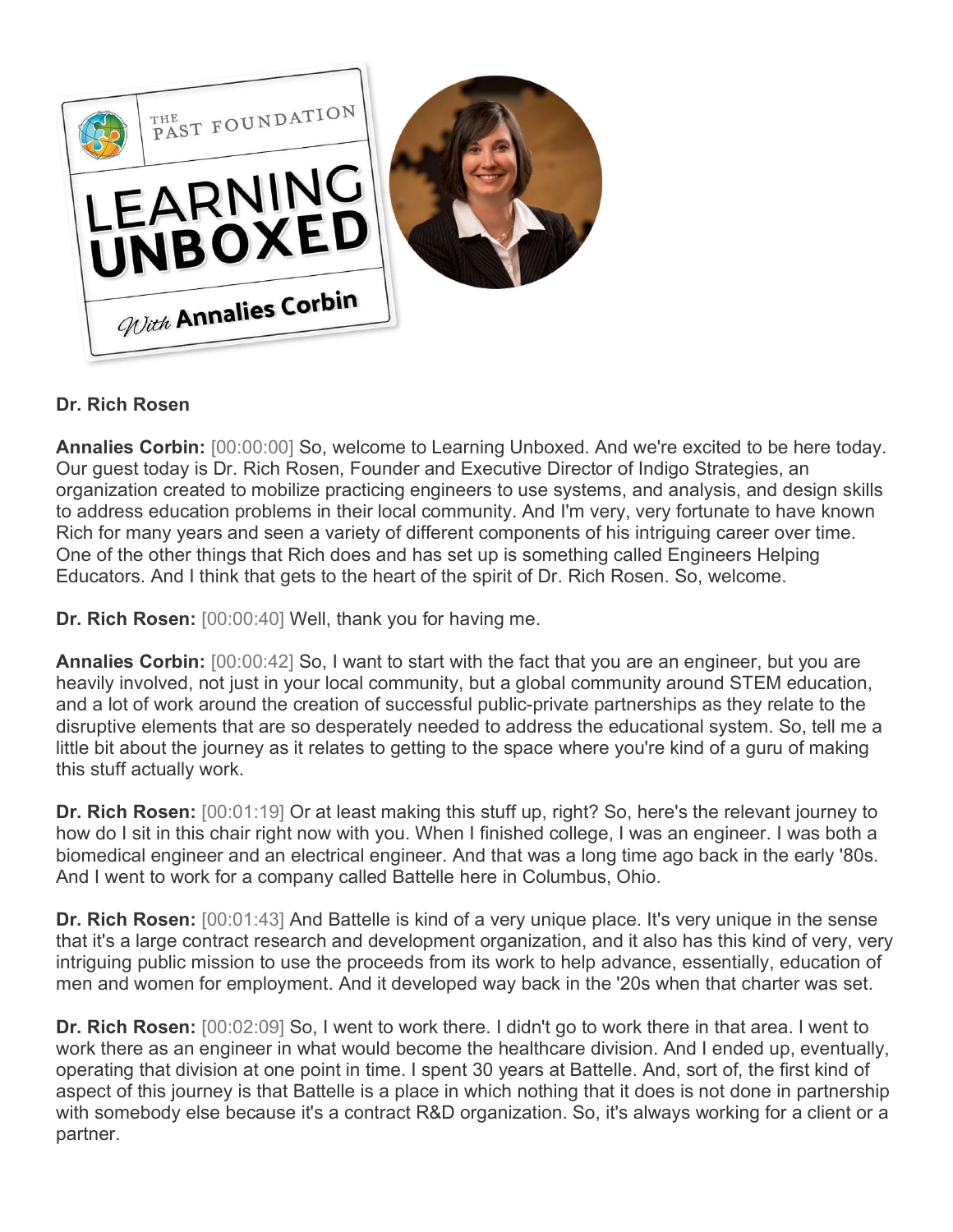**Dr. Rich Rosen:** [00:02:39] And so, in my journey there for the first 20 years of my 30 years there, I was basically in charge of setting up the relationships between us and other organizations that needed this healthcare R&D completed. And over that period of time, I think -- I was kind of reflecting on this as I was coming in this morning. I think I worked with something like 600 different organizations, big and small, public and private. And when you're working on their problems, you tend to get a good sense of kind of what their motivations are and so on.

**Dr. Rich Rosen:** [00:03:14] I had an opportunity about maybe 20 years into my career to move from the healthcare division to work in what would essentially be the global community relations part of Battelle, the part of Battelle that uses its proceeds and donates them to worthy causes that are within the mission of the organization. At that time, what was going on in the US, at that time, was the Rising Above the Gathering Storm had just come out, sort of the periodic call to action that the United States is having all these difficulties, and the right kind of workforce, and loss of science as a basic, fundamental literate skill that people have.

**Dr. Rich Rosen:** [00:04:03] When I took over, essentially, what was the foundation, we were doing a variety of really, really good things, but we didn't have a lot of focus in one area. And it was obvious that if any place was going to kind of put a mission together, why shouldn't we work in STEM education? That seemed to be a thing we could do. We didn't know what we would exactly do, but it was a thing we could do.

**Annalies Corbin:** [00:04:26] But you might know something about that, right?

**Dr. Rich Rosen:** [00:04:27] But I might know something about it, right, yeah, from my other background, and it was what we did as an organization. So, what I decided to do was, "Well, okay, we're going to focus on that," but, again, the only thing that we knew, the only thing that I knew how to do was do something in partnership with somebody else. So, that's what we started to do. We went around to other places that looked like they were doing things like this, and we interviewed them. We wanted to find out what they were doing.

**Dr. Rich Rosen:** [00:04:58] What we knew was we knew a lot about STEM. We knew nothing about what would be the best and highest use of our kind of work to help. What we also knew was that we didn't want to invent something new because, as an engineer, I think, back then, if you're an engineer, you typically don't engineer something new without reverse engineering everything else that's ever been done. You take them apart. When I was a kid, my parents would throw something away, and my brother and I would go into the trash and take it apart before it got thrown away. So, it was all about kind of what did other people do.

**Dr. Rich Rosen:** [00:05:34] And so, what we ultimately found was we could help put partnerships together. And as I talked to corporations about doing this, they said, "This is a really worthy endeavor. It's really hard to do. It's really hard to do it for very long because even though we all want this to work, it's not what we do for a living." So, public-private partnerships, especially between education and businesses, they share an intention for the world to be better, but they are culturally hundreds of thousands of miles apart.

**Annalies Corbin:** [00:06:07] But there is also a sense of urgency. And this is where before I met you, our journeys intersect in the urgency that's coming as mass of folks getting ready to retire. And so, I think that globally, corporations, businesses, and industries were ready to embrace the conversation. But to your point, very few were ready to stand up and say, "We have no idea, but we will give that a try."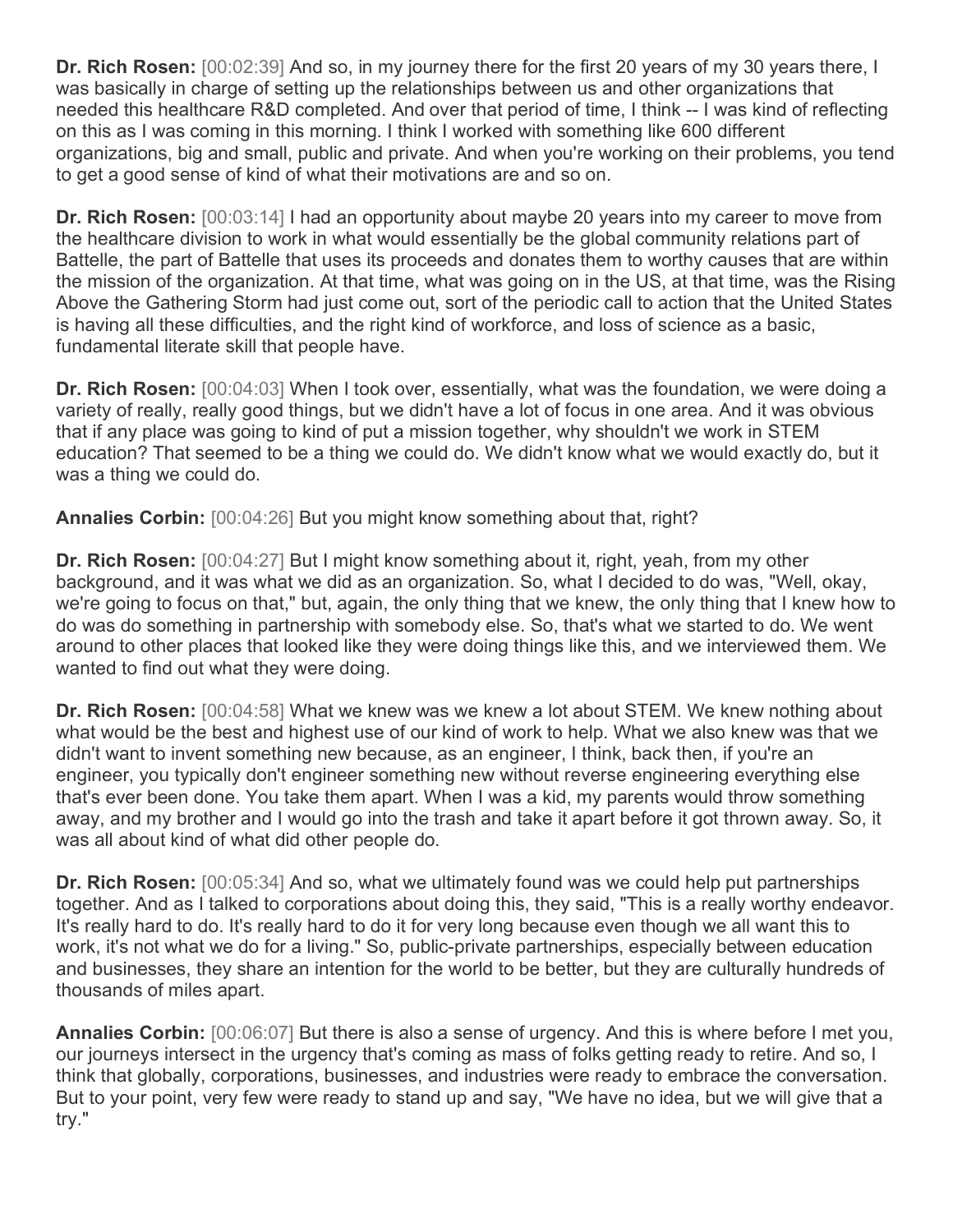**Dr. Rich Rosen:** [00:06:31] Right, exactly. So, the awareness was really high. We're losing welders, we don't have his, we don't have that. But the goal was, in many cases, we'll give money to that because that's what corporations can do. But what, probably, their most important asset was their skill base, their employees, their variety of other things. It wasn't something that they wanted to do.

**Dr. Rich Rosen:** [00:06:55] And mostly, it wasn't something they wanted to do, first, because it wasn't what they did for a living, number one. Number two is it's a big unknown. All you have to do is look at the paper in any city that's got a large school district and realize that the last thing that you want your CEO involved in is the middle of a scandal someplace. So, you always wanted to do things at a distance. So, they were always interested in funding some third party to put that relationship together. We saw that that wasn't the way that we wanted to do it because we knew how to partner in different ways.

**Annalies Corbin:** [00:07:30] Because it wasn't deliberate enough.

**Dr. Rich Rosen:** [00:07:32] Right.

**Annalies Corbin:** [00:07:32] And then, that had been the historical trend, obviously. That conversation often takes place between schools, and businesses, and industry, and how do we even have a conversation to get them. Much less, roll up our sleeves and do something very meaningful together.

**Dr. Rich Rosen:** [00:07:44] So, not only wasn't it deliberate, it wasn't intentional, and it wasn't systematic. So, it would be very -- People would talk about, "Let's do this, and then it will impact the rest of the world," but there wasn't necessarily a mechanism where that would spread. One of things that we know is a good idea doesn't spread just because it's a good idea. It may do that in iPhones and in commercial electronics. It's not going to do that in education.

**Dr. Rich Rosen:** [00:08:12] But we also knew that there are plenty of really, really good ideas all over the place, but they don't spread. So, our whole focus was, "Well, what if we created ways for people to intensely spread ideas that already existed or spark ways for them to work?" And, ultimately, that's what I ended up doing for a long time. It was about 10 years of, essentially, funding's not systemic STEM initiatives but systemic partnership formation. So, ideas about how if one organization would fund another organization, could they use their expertise for a while to tell a third organization how they did that?

**Dr. Rich Rosen:** [00:08:53] And, ultimately, that led to a number of pretty good successes. STEM networks around the country, individual public-private partnerships where schools got formed, and so on. When I retired - and now about 10 years ago - one of the interests that I had, at the time - and I still do - is I had all these really good experiences, the experiences of what motivated people to do public-private partnerships both in industry, and then in education. I had seen a variety of things that never worked. I've seen the demise of really good ideas.

**Dr. Rich Rosen:** [00:09:28] So, as an education entrepreneur, which is essentially -- I call myself now an education engineer, not in terms of education engineering, which is engineering systems that help in furthering education causes. And so, I wanted to teach that. And somebody else who had known me had encouraged me to, "Look, you've had this really interesting career doing these things. And, now, you're interested to explore them little further. Maybe you should research what works in what doesn't work or what you see out there from a standpoint of a researcher, not a practitioner."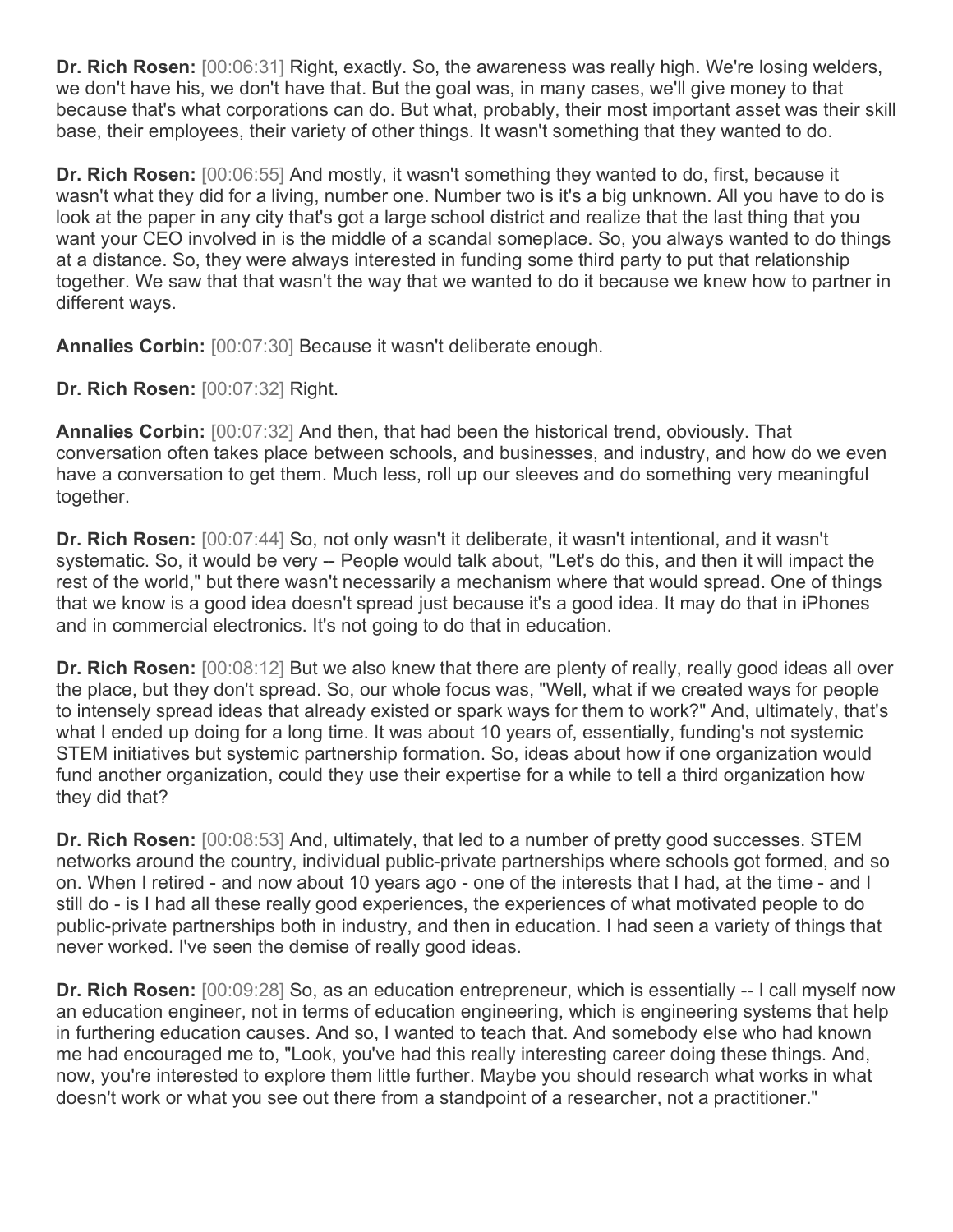**Dr. Rich Rosen:** [00:10:04] So, I ended up becoming a fellow at Johns Hopkins University at a time when they were involved in STEM education advancement. And then, ultimately, joined a program there and graduated with my Doctorate in Education, so I could teach Entrepreneurship Education.

**Annalies Corbin:** [00:10:19] And so, just to be clear, after you retired, you had an entire career, and made a conscious choice to take the experiences and the learning that you had along the way. And we're going to circle back around a little bit to some other pretty valuable lessons at that time because they influenced your research heavily.

**Dr. Rich Rosen:** [00:10:35] Absolutely, right.

**Annalies Corbin:** [00:10:35] And so, that's a pretty brave thing. I'll be honest, grad students ask me all the time, "Should I go to grad school?" and I almost always say, "Oh no, don't do that, not unless you really, really want to do it." So, that's a leap.

**Dr. Rich Rosen:** [00:10:47] Well, I really, really wanted to do it. And I wanted to do it because I was so -- First, I was interested to learn more about I wonder how these things actually work out. And I had an opportunity to research some of the things that I had done, and other people had done. So, what ultimately brings me here is that I got to the other end of doing that research about what is it that makes certain types of public-private partnerships work and endure while others, with virtually the same circumstances, meet their demise. I was really interested in that.

**Dr. Rich Rosen:** [00:11:25] Secondly, as you know, I had a chance to work with your organization when I was funding things like this. So, I got to know that work and, ultimately, joined the boards of a couple of places that were really integral to this. And my interest, especially in things that we'll circle back around the past, was that one observation is that one of the difficulties of advancing things like education, when corporations want to work with them or other entities, is that despite the best efforts of schools, there's so many fixed conditions going on in schools that you set up the best idea you ever had, and it'll tip over right away with the first thing that sort of goes array because there isn't a lot of time to explore that kind of work in that environment.

**Annalies Corbin:** [00:12:19] Yeah, built-in systems of constraints that we just can't, quite frankly, engineer around in those moments.

**Dr. Rich Rosen:** [00:12:24] Yeah. And there's nothing to indict them about. It's just the way that system works.

**Annalies Corbin:** [00:12:27] Correct, correct.

**Dr. Rich Rosen:** [00:12:28] So, what are ways to get out that were important. So, that's how I get to be here. Thank you again for having me here.

**Annalies Corbin:** [00:12:35] Well, we're thrilled to have you here. And it's been an amazing journey. And I do think that when I step back and think about the role not only that your work has had in the sort of serial startup, and that's one of the ways that I kind of like to think about it as we look at some of the alternative education movement that's happened over, quite frankly, many decades in the US and around the world, we see the cyclical nature of what's going on with that.

**Annalies Corbin:** [00:13:01] And there's a lot of repeat, to your point earlier, of things that didn't work, but we thought they might work, so let's maybe try them again, rather than sort of a giant step back and saying, "Let's really take a look at why we're where we are, how we got here, what we need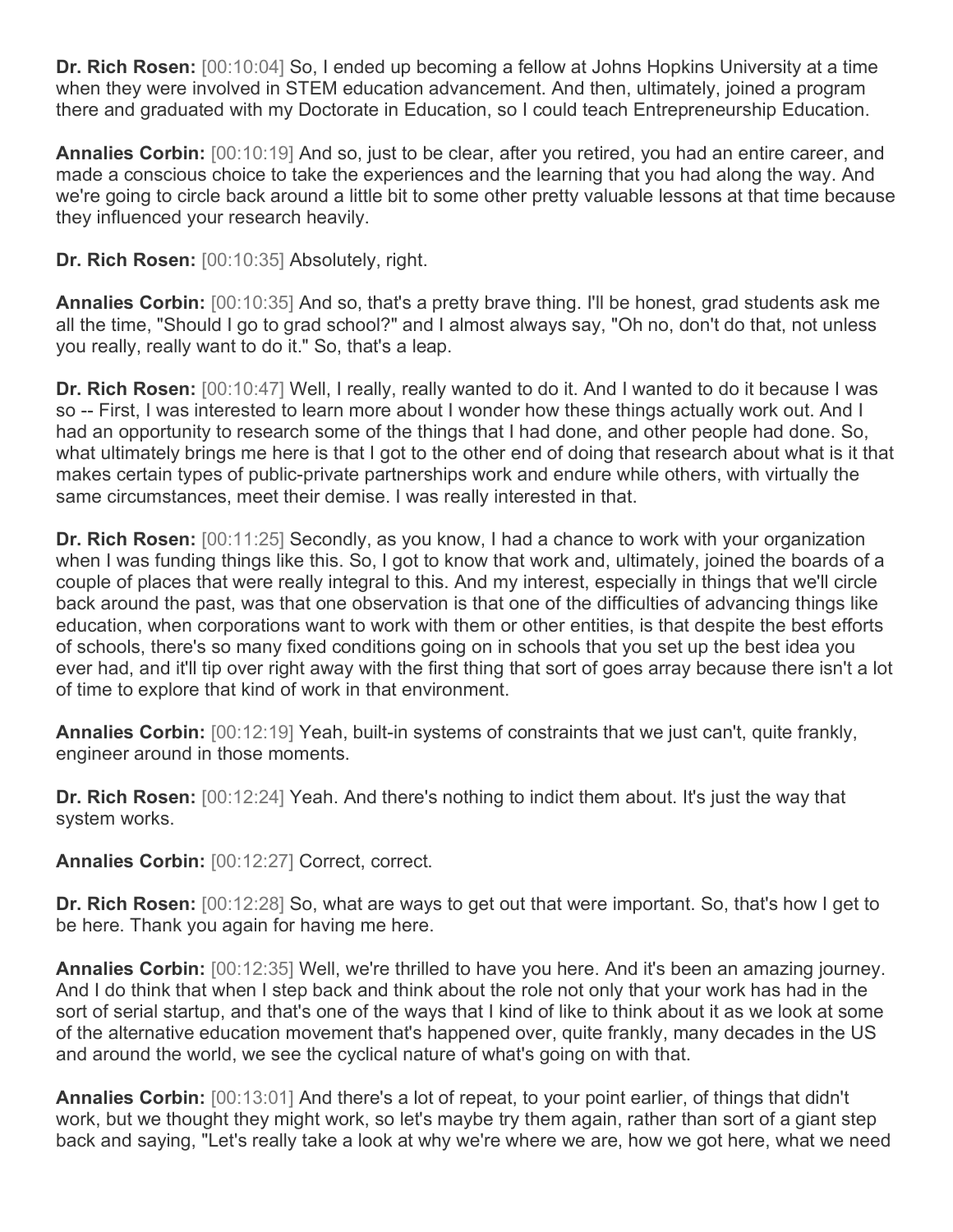to be thinking about a little bit differently as we spend some time reflecting on it before we lean in, and then try to say 'Okay, and here is a possible tangible solution.'"

**Annalies Corbin:** [00:13:29] And my very first experience and exposure with Battelle was having a conversation with a philanthropy person about what it is that we, as an organization, the PAST Foundation, we're doing. And I'll never forget this moment because it was very tangible to me. And I think it sort of set direction and course for the way I was thinking about all of this.

**Annalies Corbin:** [00:13:50] And so, I'm talking to two Battelle, this leader in the STEM world, even though we hadn't really put that label on it specifically even at that time saying to me, "Well, we don't fund that. We fund the ballet. We fund the art museum. We fund all these," and all worthy, wonderful things that many corporations do, in fact, do in their communities, and we need them to do those. But there was, to your point, a tangible disconnect between the power of the entity, that corporate thing, and the potential as that corporate thing could influence both workforce, and need, and community, and direction.

**Annalies Corbin:** [00:14:27] So, share a little bit of that with me because you really did the architecture and the driving behind taking, in this case, Battelle and in partnership, ultimately, through that journey with many other leading corporations around the US and saying, "We are going to change the landscape of education through our focus on STEM."

**Dr. Rich Rosen:** [00:14:47] So, you're correct. We had done plenty of worthy things. It was time to to focus. And so, it began with a question, which is a very good way to get any STEM conversation going. And our question was, basically, "What's the best and highest use of Battelle now to make some difference in the issues that were arising from things like Gathering Storm and others?" But the operative thing was, "What's the best and highest use of our total organization?" And that meant beyond our money, it meant our knowledge, it meant our access. We had a variety of those things, but it was a best and highest use question. What would we do? And so, one that I would say other organizations should always ask is not -- because that one is different than what should be done.

**Annalies Corbin:** [00:15:41] Correct.

**Dr. Rich Rosen:** [00:15:42] Because what should be done looks at the global landscape and says, "Well, there is a lack of these workers. We should do more of that." And then, you find others 5000 other people doing that. And it isn't that you shouldn't do something that 5000 other people are doing, but you should look at and say, "In light of that, what's the best and highest use of our work in that area?"

**Dr. Rich Rosen:** [00:16:01] Some organizations will say, "The best and highest use of our organization is the money that we can give because we can't spend the time, or we can't do whatever." Other organizations, and especially the question for us was, look, we are an organization that does this; and yet, the biggest part of our knowledge base doesn't seem to or isn't involved in that. It's involved in something else. The second thing that led us where we did is we did not assume that we knew what we were doing. That's always a good place to start.

**Annalies Corbin:** [00:16:34] It's the best place to start, right?

**Dr. Rich Rosen:** [00:16:36] Yeah, yeah, yeah.

**Annalies Corbin:** [00:16:37] Acknowledge everything you have no idea about.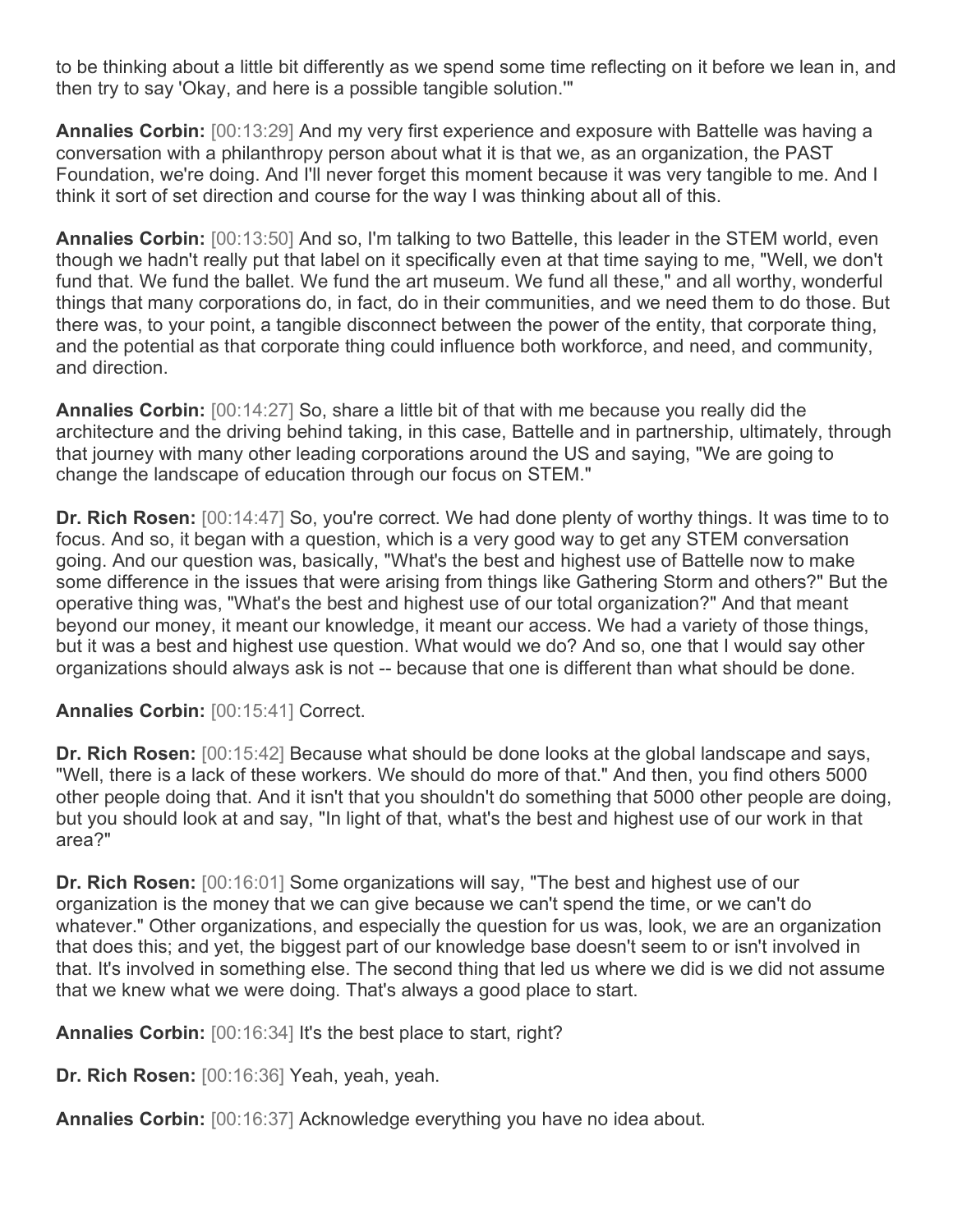**Dr. Rich Rosen:** [00:16:39] Yeah, yeah. I mean, think about it this way, I mean, when I started this, my total experience in schools is that I had gone to one.

**Annalies Corbin:** [00:16:47] Right. And you had children in one.

**Dr. Rich Rosen:** [00:16:50] Yeah, and I had children in one, but I mean that. So, in one end, it makes me an expert in something that happened 35 years ago. So, we began by saying, "What would be the best thing we could do by going and asking other people? What kind of things could we help with?" And that's where you have reflection. You talked about walking and saying, "This is terrific. You're doing all these things, but why wouldn't you be working in these areas more specifically?" That was what everybody said.

**Annalies Corbin:** [00:17:19] Exactly, exactly. That was power for the course. That was one of many conversations that as we were launching the PAST Foundation that we had over and over again. You had to justify the need for not just the participation but, I would argue, for the informants. So, what I was really asking Battelle for was, yes, help us do this via the power of your funding capability but more important than that is help us do what you do in this space that's ready to be reimagined.

**Dr. Rich Rosen:** [00:17:54] Right. And that was the second point that we heard was you could do a lot of interesting things, but the other thing is that you have a reputation, not necessarily in this area, but you're known. So, if you did something, you probably could get more access to things, right?

**Annalies Corbin:** [00:18:09] Correct, right.

**Dr. Rich Rosen:** [00:18:11] And you may be able to make more introductions and so on. So, the other thing that we saw was how hard it is to work with educators, given their other constraints. The best things that they want to do, but they can't find one hour in a month to schedule a teacher meeting because they're so booked up doing other stuff.

**Dr. Rich Rosen:** [00:18:34] And so, we had all these really great ideas at the beginning about if you were Battelle, and you were doing this, everything we did was with laboratories, and we prototype things, and we thought about systems-related influences and progressions of stuff. And so, we thought, "Well, schools could be laboratories." And the answer is, no, they really can't. They're not designed to experiment with things that don't have a certain outcome. And not only that, but the people who are in them were never trained to be explorers like that.

**Dr. Rich Rosen:** [00:19:12] And so, because of that, we started to think about, "Well, there needs to be-" In every other field, there's R&D centers. There are places where an idea goes to be nurtured, to be tested with real people, but it's in a safe enough environment that the downside of the experiment is not going to collapse society. It's going to is going to inform us somehow.

**Dr. Rich Rosen:** [00:19:38] So, that's how we got involved with you guys in the beginning. It was like, "Okay, you are-" We saw this this sort of agile entity that could try new things, sort of have the same philosophy start before you're ready, be smart about the way that you go about doing it, be respectful about the culture of the people that you're in, which was the other thing that I think we -- So, we also had this idea that we didn't go in with the idea that this system is broken, and everybody in it is guilty, which I think, oftentimes, it wasn't a prevailing win of those who were informed, but you'd take two steps back, and it's obviously guilty because just people that don't know what they're doing have designed it.

**Annalies Corbin:** [00:20:25] It's the common conversation out in the public that education is an epic and utter failure. And it's just not true.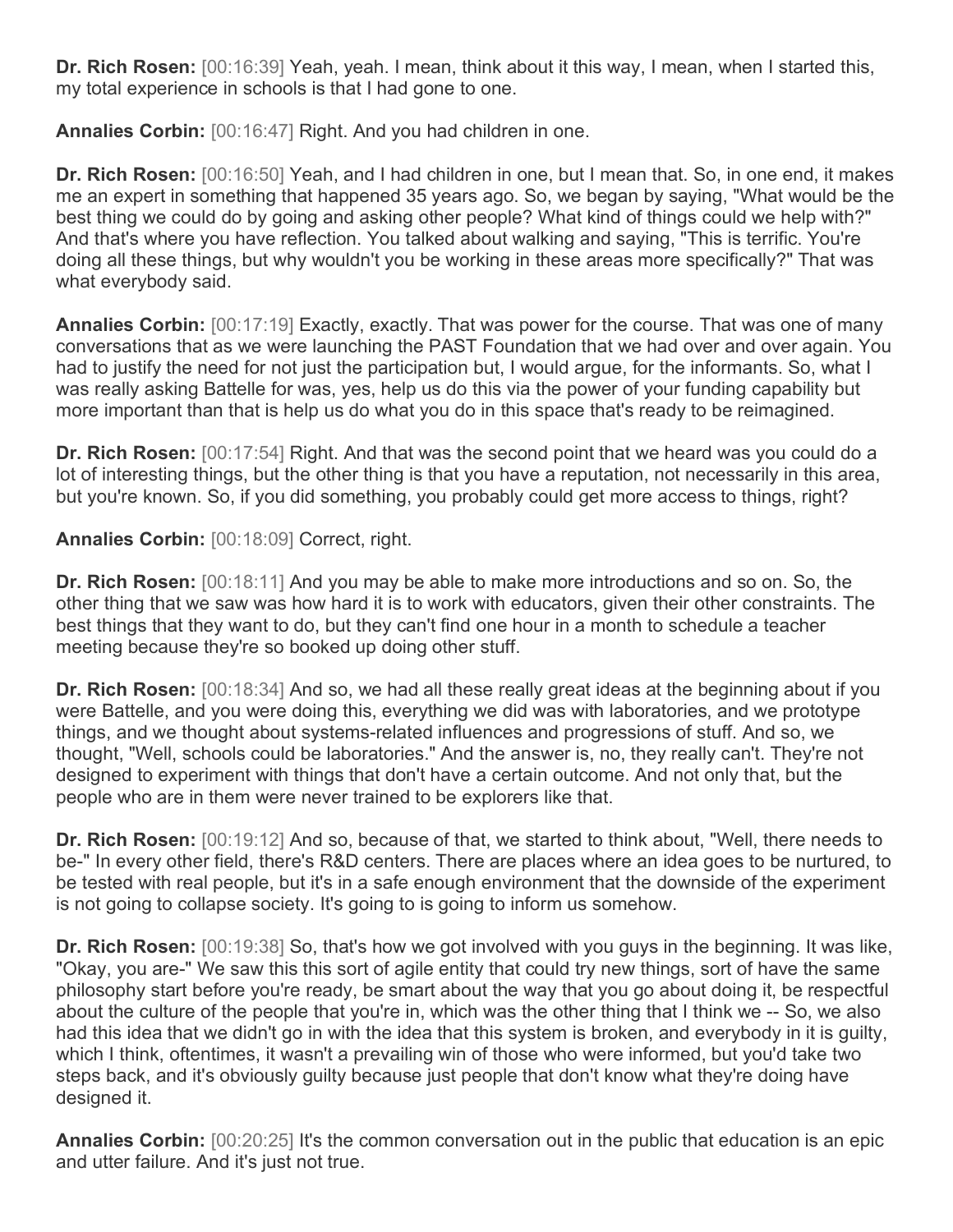**Dr. Rich Rosen:** [00:20:31] Yeah, there's nobody guilty, right?

**Annalies Corbin:** [00:20:33] Right. It's a systemic issue tied to obsolescence, right?

**Dr. Rich Rosen:** [00:20:36] Yeah. So, we were intrigued with anybody that had sort of this explorer mentality and could figure out ways to sort of set up the experiment and get willing participants with an idea that you could set up the best experiment, but if the people involved in it are either too fearful to do it, or they're already against it from the beginning, it doesn't stand a chance. So, we started to do that.

**Dr. Rich Rosen:** [00:21:09] And, ultimately, that's what led me down this path of public-private partnerships because the observation that I had at the time was there are a lot of people that want this solution, there are a lot of people that want to participate in helping to resource it, there are a lot of people that will benefit from the solution, but they're not necessarily interested in being part of the exploratory journey because it's a distraction for them, quite frankly, when they're doing other things.

**Dr. Rich Rosen:**  $[00:21:38]$  So, our thought was, well, we could we could find ways to put partnerships together that would be with the right kinds of partners, not just Battelle and others, but just what were the styles of things. Toward the end of my time at Battelle, and then as I retired, and my wife and I did the Engineers Helping Educators thing, it was sort of like one of the things that engineers are good at doing is not just problem solving but sort of being in the middle of, "I wonder why this works like this." And secondly, I wondered what we could do to help other organizations who were interested in doing this. Find, in essence, what's their best and highest use. How would they answer that question?

**Dr. Rich Rosen:** [00:22:24] And that's what led me to kind of understand or try to understand more about why did some things fail or meet their demise? I would say failure is, again, not the best word for when partnerships end because, again, they may not have met their objectives, but, most of time, partnerships end because they meet their demise, not because they're designed to end. But other ones do. Other ones make it, and all the same kind of things happen.

**Dr. Rich Rosen:** [00:22:53] And so, I started to spend most of my time helping design structures or relationships between organizations that would be more robust. As opposed to thinking, "How can we make this sustainable?" thinking about the end, I would think about instead, "How can I make this endeavor that these two organizations are trying to do more robust in the journey, so that the first time that it goes off the rails - because it goes off the rails, usually, on about the second day - that it doesn't meet its demise because it's too fragile?"

**Dr. Rich Rosen:** [00:23:28] And so, that's what led us to this idea of creating sort of safe spaces for where things could be developed, to look for what are the key ingredients of the starting of a partnership that you just sort of have to have in place, so they can survive those first really fragile days, all that kind of stuff.

**Annalies Corbin:** [00:23:49] So, let's wrap this up with circling back around to that safe space a little bit because in my journey and talking with teachers, or school administrators, or community leaders, or even our CEOs, our industry leaders, oftentimes, one of the things that you see over and over again, especially when you get those folks in that room for the very first time, and everybody lets go of, "It's not working," which is step number one and, sometimes, a really tough step to take.

**Annalies Corbin:** [00:24:20] But once they do, there's still a hesitancy. You can watch it happening by looking at the faces around the room. And the folks on the school's side of the equation, if you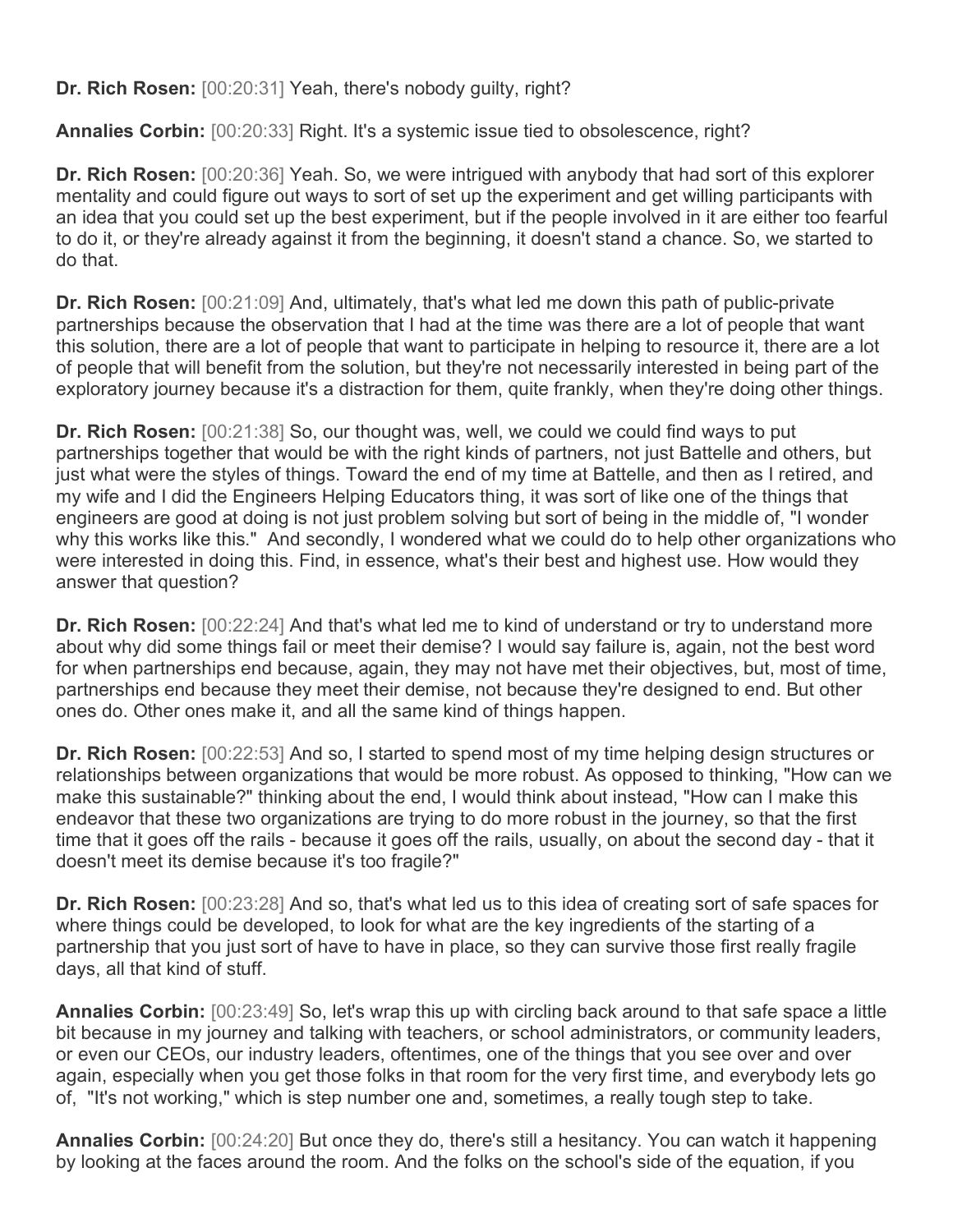could have the imaginary thought bubbles, the thought bubble would be everything from these people think, "We're failing," to "I have no idea how to have a conversation with Mr. X or Mrs. Y about what they do, and how could I possibly incorporate what they're doing out in the world into what I'm doing right here in this moment with my little kids, with my middle school kids, with my high school kids." Even with my collegiate kids, some folks struggle.

**Annalies Corbin:** [00:25:00] And the industry folks, their thought bubble is very similar. It's like, "I don't know how to talk to these people. I don't know how to influence what's happening. Is there a meaningful role for me?" And, oftentimes, we find that it boils down to removing all the parties from the place that they are comfortable on their own and creating another space for that creativity to flow. So, share just a little bit sort of best practices, I guess, if you will, in that closing for folks who are contemplating, grabbing a hold, and saying, "We're going to do it different," what would that be?

**Dr. Rich Rosen:** [00:25:39] Right. So, a couple of things. First off is if you think about those first conversations, you have typified them exactly right. What's going on in my thought bubble is, "I may never be able -- If I'm a teacher, I've never sat with a CEO before. I'll never have a chance to do this again. I don't even know how to answer these questions." So, you've got an anthropological background. You know that these are two dramatically different cultures. They speak the same English language, but that's about the end of it.

**Dr. Rich Rosen:** [00:26:09] And so, one of the things that tended to be taboo. So, go to a corporation and say, "Why are you helping educators?", the last thing that they would typically answer would be, "Because there's something in it for us." Because that's taboo. Instead it would be, "Because the world should have better X." And that's a true statement. But the first thing that I would say to anybody who does this is you have to walk in the room with your enlightened self-interest on your sleeve. You should be able to answer a question that the reason I'm helping with this is because it's going to help my company. And if it's enlightened self-interest, and it helps my company, and it helps advance education at same time, then that's a good endeavor.

**Annalies Corbin:** [00:26:54] That's a win.

**Dr. Rich Rosen:** [00:26:55] Right. It's a win, and it probably has more likelihood that it sustains itself the first time something breaks apart.

**Annalies Corbin:** [00:27:02] Exactly.

**Dr. Rich Rosen:** [00:27:02] So, what does enlightened self-interest look like, especially in this day and age? Well, there's a lot of anecdotal evidence that says if you get your company involved in education in some intentional way, let your employees go work with students, let teachers come in and shadow you in your laboratory, pick something that enables people to not end the meeting with just, "We'll get together and talk again in in this artificial room," but that they actually see each other for what they do. That will give you an idea that your employees might like your organization better. Maybe they want to stay longer, especially in a millennial time when people really have a focus on kind of their own contributions to the world. They want to work in places where there's purpose. So, show them that. So, some of it is that.

**Dr. Rich Rosen:** [00:27:53] But whatever it is, don't be afraid to say that the reason that I'm here is because I'd like to find the best and highest use of my organization to help you, and also help me at the same time. That's number one. And then, the second one, the second question, which follows that is to not assume that you know what's hard for the other person to do.

**Annalies Corbin:** [00:28:15] Exactly.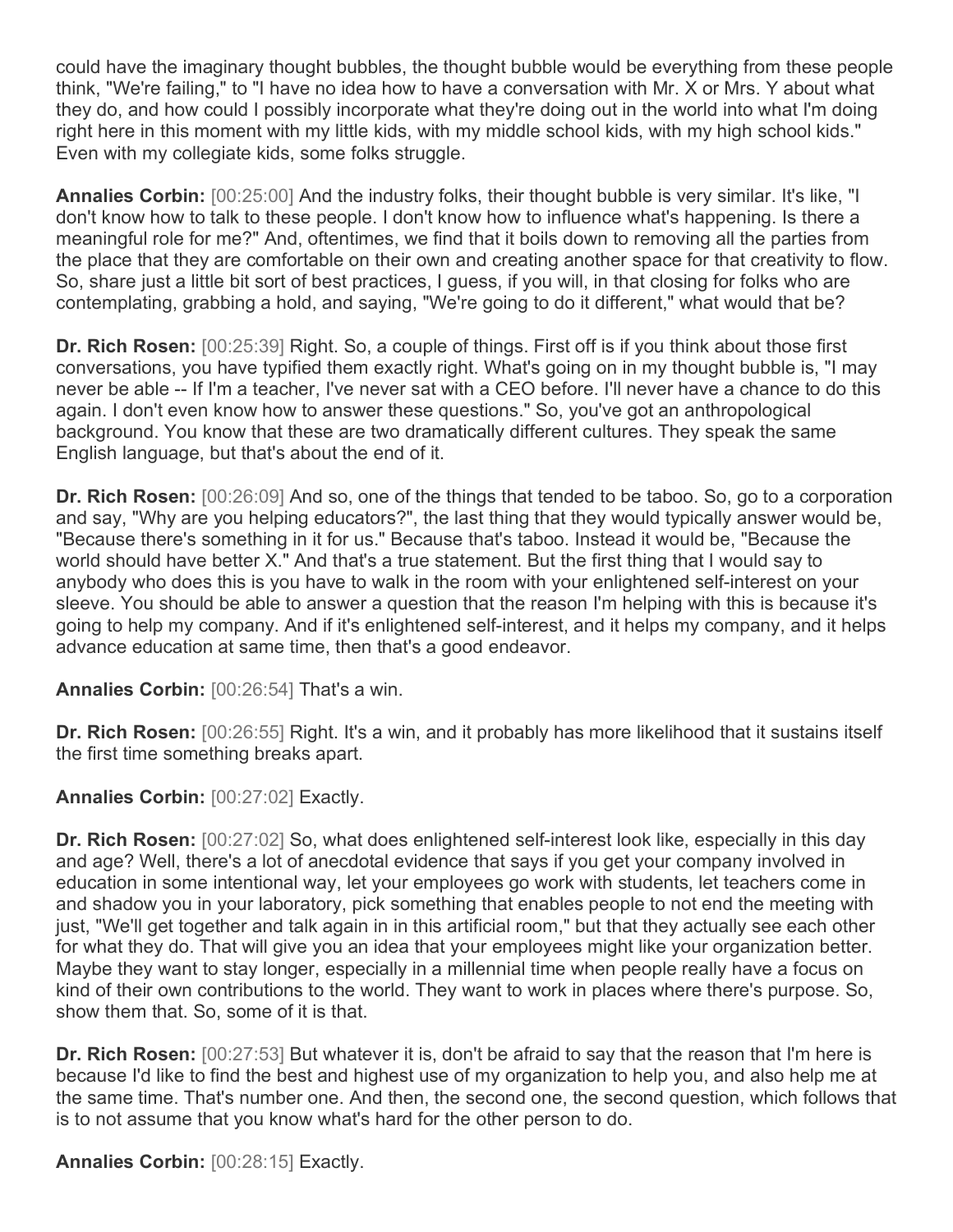**Dr. Rich Rosen:** [00:28:15] Right? Because if we sit around, and we design in a room, and we get really excited of what we're going to do, we'll design something that is absolutely unachievable. It'll be grand. It'll be unachievable. So, I would ask you, "Tell me, of everything that we just described we're going to do, what's hard for you to do?" And you might find the simplest things come out of it, like a teacher might say, "It's wonderful, but I have no budget for this, and I can't afford the bus to get my kids from here to there." How much will that cost? \$57. So, now, the conversation becomes, "In order to do this big grand thing, the lack of \$57 is one of the problems."

**Dr. Rich Rosen:** [00:28:57] But the question is, "Here's what I'm in it for. What are you in it for? What's hard for you to do?" And, sometimes, the hard for you to do will be, "I'm afraid to fail," or "I'm afraid that if I do this, it'll take away eight precious hours that I have to do something else. I don't know how I'll get that done. So, I can't imagine a future where that is."

**Dr. Rich Rosen:** [00:29:19] And then, culturally, if I ask you what's hard for you to do, that's an invitation for you to share something that in the other conversation you were describing, the last thing in the world that you would do if this was your first and only sit-down between an educator and a corporation would be to say, "Oh, by the way, of all the things we're talking about, here's all the reasons why this might fail," because it's just not in our nature to do that.

**Dr. Rich Rosen:** [00:29:44] So, those are the first two practices of kind of how you enter into it. And then, the next thing I would say is if you want to look at what is it that causes the demise of hundreds of thousands of partnerships, it is a change in something. Change in leader or founder of the initiative. Whatever it was, that person, he or she goes away. A change in funding. We funded it for the first round, but we don't have any funding for the second round. Whatever it might be, it's a change in something. And then, sub changes like the key person who was working on it left, or got distracted and did something else, or we got a result that we didn't like, and we don't know how to report on it, whatever it is.

**Dr. Rich Rosen:** [00:30:25] The other parts of the setup are if your senior most leader is not integrally involved, not just as a part of the endorsement, but somebody who really is accountable to it, it has a lesser chance of success. And I don't say this with -- I understand how hard this is to do but to get your CEO, or your division president, or whatever to come forward and declare that they're involved, not just to say, "I endorse this," but as you know, when we were starting off things in some of these partnerships, one of the first inclinations that I would have is we're going to have some sort of a public event where all the leaders will come out and declare what they're going to do.

**Dr. Rich Rosen:** [00:31:13] And part of the reason that I always wanted to do that was I wanted it -- At the time, I wanted it on tape, not a podcast, but it was earlier, but I wanted to be able to go back later and remind somebody that there's a video of you somewhere saying that you were actually committed to doing this. And not as blackmail, although, maybe, that's part of the design criteria too, but as a way to remind people that same state of mind you were in before, that's what -- The first time that somebody meets a challenge in the partnership that you help them design, they're going to turn around and see whether or not the person who said they could do it is still in their corner. And, again, human nature knows that if people are rooting for your success, you will succeed, or you will overcome an obstacle.

**Dr. Rich Rosen:** [00:32:02] And then, the last thing that I learned from the research that I did is that partnerships go through these critical events. They lose funding, but they continue, let's say, or they win a big project, or a school opens, or something. The thing about it is when a critical event happens, positive or negative, if they endure it, then they have, at least, a pattern in their background